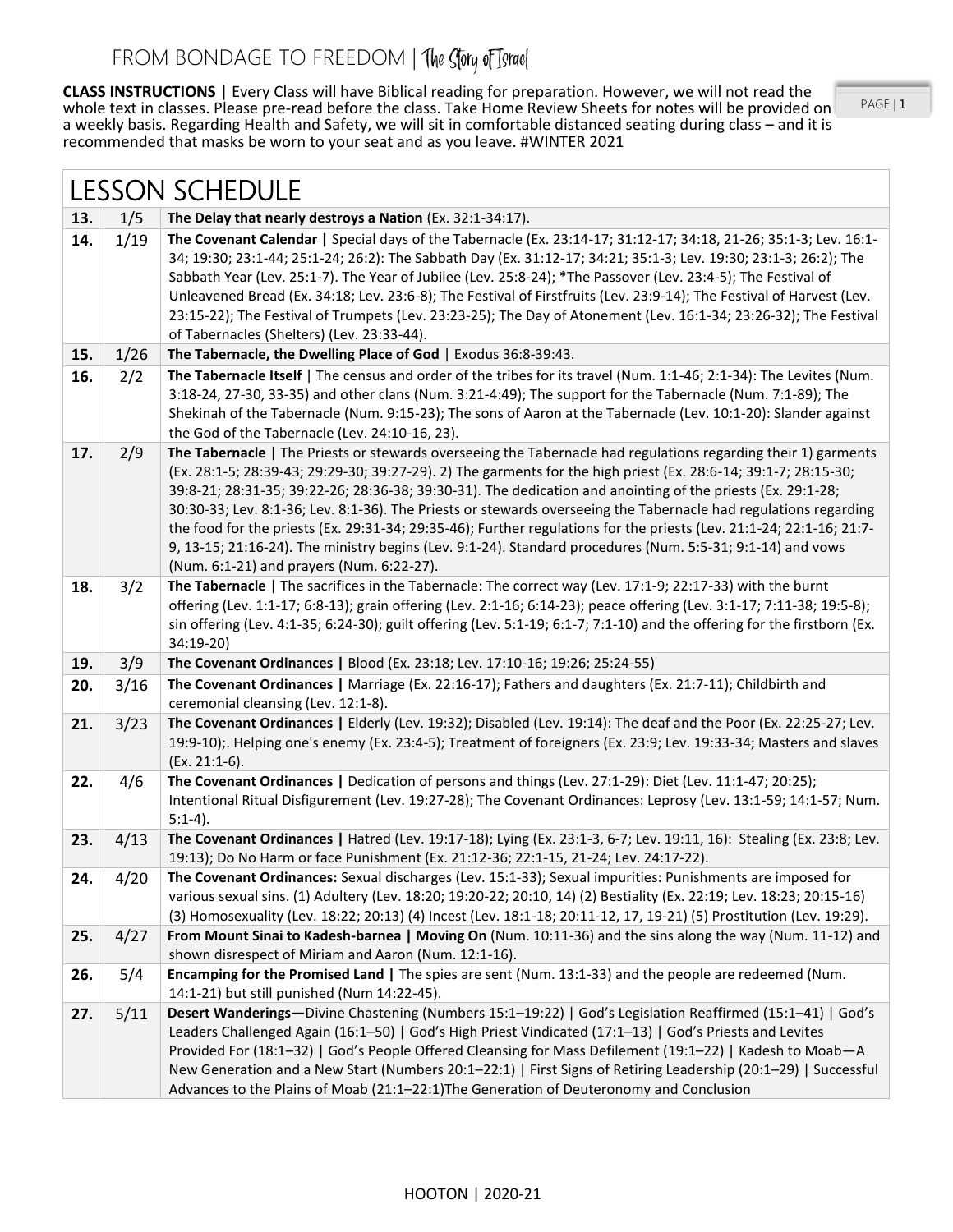## Lesson 25 | 4/27/2021

## PAGE | 2

**From Mount Sinai to Kadesh-Barnea** | Moving On (Num. 10:11-36) and the sins along the way (11-12) and shown disrespect of Miriam and Aaron (12:1-16).

Now that we have made a cursory view of the Law that was given to Israel by God, we return to the history of the nation in the wilderness wanderings.

## **THE JOURNEY FROM SINAI TO KADESH** (Numbers 10:11 to Numbers 12:15).

**Moses Pleads with Hobab**. Keep the chronology in mind - the interaction between Moses and Hobab (10:29-32) occurred before the nation left the camp at Mount Sinai (10:33). Moses' father-in-law had gone back to Midian (Ex 18:27, Moses pled with his brother in law and promised God's blessings to him and his family. This "they" set out which means the nation, but likely included Hobab and his family. Hobab's wisdom didn't take the place of God's leading. Rather, Hobab assisted in the everyday problems of a people who were not accustomed to wilderness life. An invaluable guide knows: Where the shade was, water, best routes, safety. Moses saw no contradiction between these and even mentions both the usefulness of Hobab (Num. 10:31) and the leadership of the pillar of cloud (Num. 10:34) only three verses later! Furthermore, there is an important difference between the general route to take (and how long to stay) provided by the cloud and specific arrangements for the camp supplied by human wisdom.

**The March begins** (Numbers 10:11-33). While much of the law study we have been considering was also included in event after this this section, we resume the historical timeline we began. And Moses says that the people set forward from Sinai in the order to march in "the second year, in the second month, on the twentieth of the month" (10:11-12). This date is nineteen days after the census was taken, as reported in Numbers 1:1. The people had been at Sinai for almost a full year (compare Exod. 19:1 and Nu 10:11).



The call to move (10:5) was by "tradition said the convocation sound was a long steady blast, while the advance signal was a succession of 3 shorter notes" (MacArthur Study Bible). The summary of the trip is stated in that they settled down in the wilderness of Paran, a vast barren land in the north-central part of the Sinai Peninsula, but there would be several intermediate stops (cf. Nu 11:3, 34–35; Nu 12:16).

**The People Complain** (Numbers 11:1-15). Several waves of discontent are mentioned. First, the people complained of their adversity. God heard and "fire of the LORD" consumed the outskirts of the camp. The people cry out and Moses intervenes and God relented. They named the place Taberah. The, the "rabble" consisted of the "mixed multitude" (Ex 12:28) who were probably poor Egyptians who hoped for a better life or had other good reasons for leaving Egypt. Others were foreign slaves belonging both to the Hebrews and Egyptians. Others were a company of hangers-on, that were perhaps made up of vagabonds, adventurers, and debtors, as could no longer stay safely in Egypt. Self-interest was, no doubt, the moving spring with the great mass. And their complaint comes as no surprise. Some of them expressed their greedy desires for more meat (even though it was just a displeasure of what God had provided) and they probably had a poor memory for what their previous life as slaves in Egypt was like.

Every morning the Israelites drew back their tent doors and witnessed a miracle. Covering the ground was manna-food from heaven. They didn't ask God to fill their need; instead, they demanded, "Give us meat to eat!" (11:13). God gave them what they asked for, but they paid dearly for it when a plague struck the camp (see Nu 11:18-20, 31-34). When you ask God for something, he may grant your request. But if you approach him with a sinful attitude, getting what you want may prove costly.